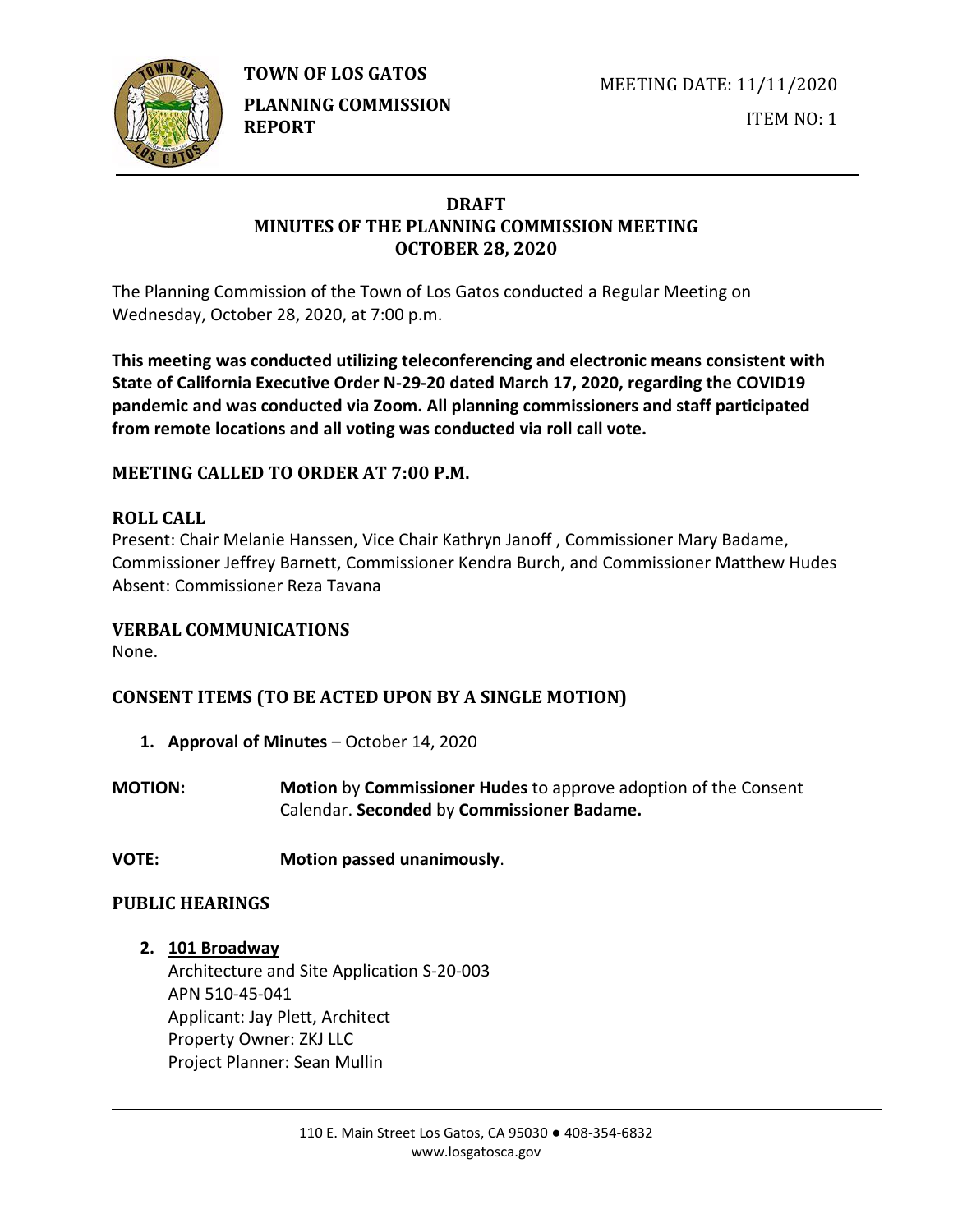Consider an Appeal of a Development Review Committee decision approving a Request for Demolition of an Existing Single-family Residence and Construction of a New Singlefamily Residence Located in the Broadway Historic District on Property Zoned R-1D:LHP.

Sean Mullin, Associate Planner, presented the staff report.

Opened Public Comment.

### Karen Kurtz, 107 Broadway (Appellant)

She has lived in Los Gatos for 54 years and on her property for 32 years. She is a local realtor who has remodeled and refurbished 12 homes in Los Gatos and surrounding areas. The staff report bases its support of the height approval on incorrect drawings that do not show the true negative impact the proposed home would have on the surrounding neighbors. Statements that the height of the proposed house is consistent with the neighboring properties are false. She also requests that the fire hazard be reassessed. The results of the shadow study bear no resemblance to reality.

### Jay Plett, Architect (Applicant)

- The shadow study was based on the GIS and Town data. His October 26, 2020 summary shows the most extreme shadows cast on 107 Broadway will pass by mid-morning, with no noticeable shadows as the season goes on. The home is five feet from the property line and 107 Broadway's main structure is 16 feet from the property line, so from their house to 107 Broadway is approximate 21 feet, and the windows on that elevation have been minimized and one has been eliminated. They propose to move the garage back five feet, move the main level and upstairs mass back, and are stepping up the hillside per the design guidelines. They have met all the criteria of the historic regulations, design guidelines, and hillside guidelines.

## Tami Kurtz

- She is the daughter of the Appellant. The story poles tell the picture of the mass of the proposed home. The view from the interior and back yard of the Appellant's home has been of the east foothills and entire valley for over a century, but will now see a wall if the proposed home is built. The only portion of the Appellant's yard where she could see the view is a steep hill, not a usable portion of the back yard. The proposed home is highly out of context for the neighborhood and character of historic Broadway.

## Paul Clark, 117 Broadway

- One of the reasons the back of the proposed home is so high is because it sits on the upper floor above an Accessory Dwelling Unit (ADU), and that ADU is excluded from the application plans, but the presence of that ADU is what forces the building so high at the back. He asked if the applicant had considered an alternative design that does not include that?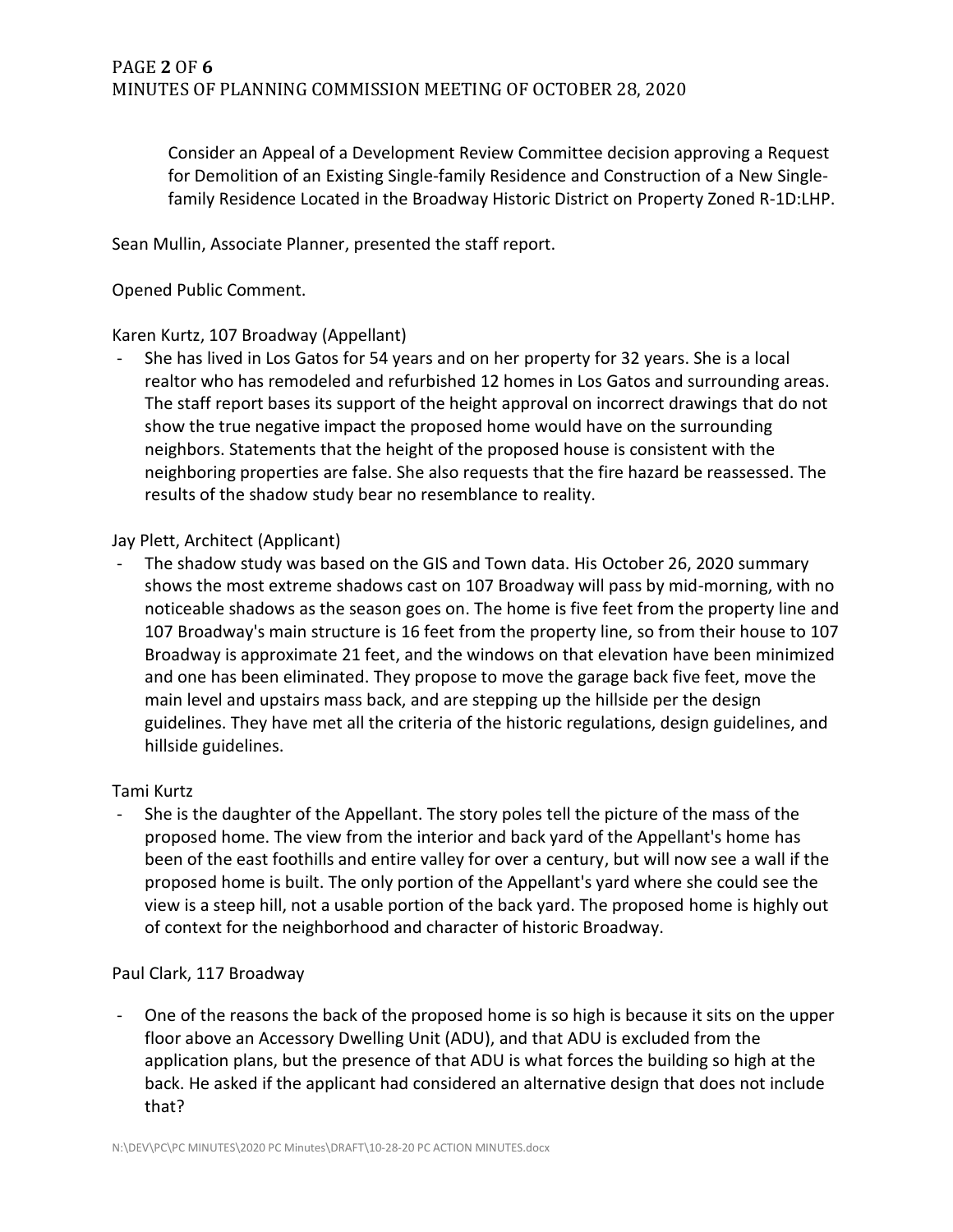## PAGE **3** OF **6** MINUTES OF PLANNING COMMISSION MEETING OF OCTOBER 28, 2020

### Larry Brandhorst, 93 Broadway

- He supports the appeal, as decisions of both the Historic Preservation Committee and the Development Review Committee were based upon misleading, deceptive, and inaccurate information submitted by the applicant in their Letter of Justification and other materials. He hoped the Commissioners had read this information before taking action on this appeal. He focused on the impact the project would have on the quality of life for the occupants of 93 Broadway and neighboring homes.

#### Ilona Merli, 89 Broadway

The inaccuracies the Applicant has put forth still have not been addressed. An entire story pole section on the front of the house was ignored and just put up last week after two months of asking people to look at them. It was suggested their picture was superimposed, but the measurements have been reviewed by two architects and are correct. Her biggest concern is the balcony which would be hanging over her yard.

### Jay Plett, Architect (Applicant)

His team met three times with Mr. Brandhorst. They agreed to move the balcony back five feet to accommodate him and to erect the fence from their ground floor for privacy, which they were not required to do. They addressed all Mr. Brandhorst's concerns and he agreed to them. Windows have been set way back from Mr. Brandhorst's property and there are no two-story windows near the property line.

### Karen Kurtz, 107 Broadway (Appellant)

She suggested designing the house more towards the front to reduce the scale and to utilize the basement better than it is now. She liked the design of 93 Broadway and the way it fits into the site without obstructing views or privacy, and for its tandem garage rather than a side-by-side, two-car garage. The proposed building would cover all of 94 Broadway and all of her living area. Contrary to what the Applicant has said, 101 Broadway would have views from their first story. The front of 101 would shut off her views from the north.

#### Closed Public Comment.

Commissioners discussed the matter.

**MOTION: Motion** by **Commissioner Badame** to continue the public hearing for 101 Broadway with direction to the meeting of December 9, 2020.

Commissioners discussed the matter.

#### **Seconded** by **Commissioner Hudes.**

Commissioners discussed the matter.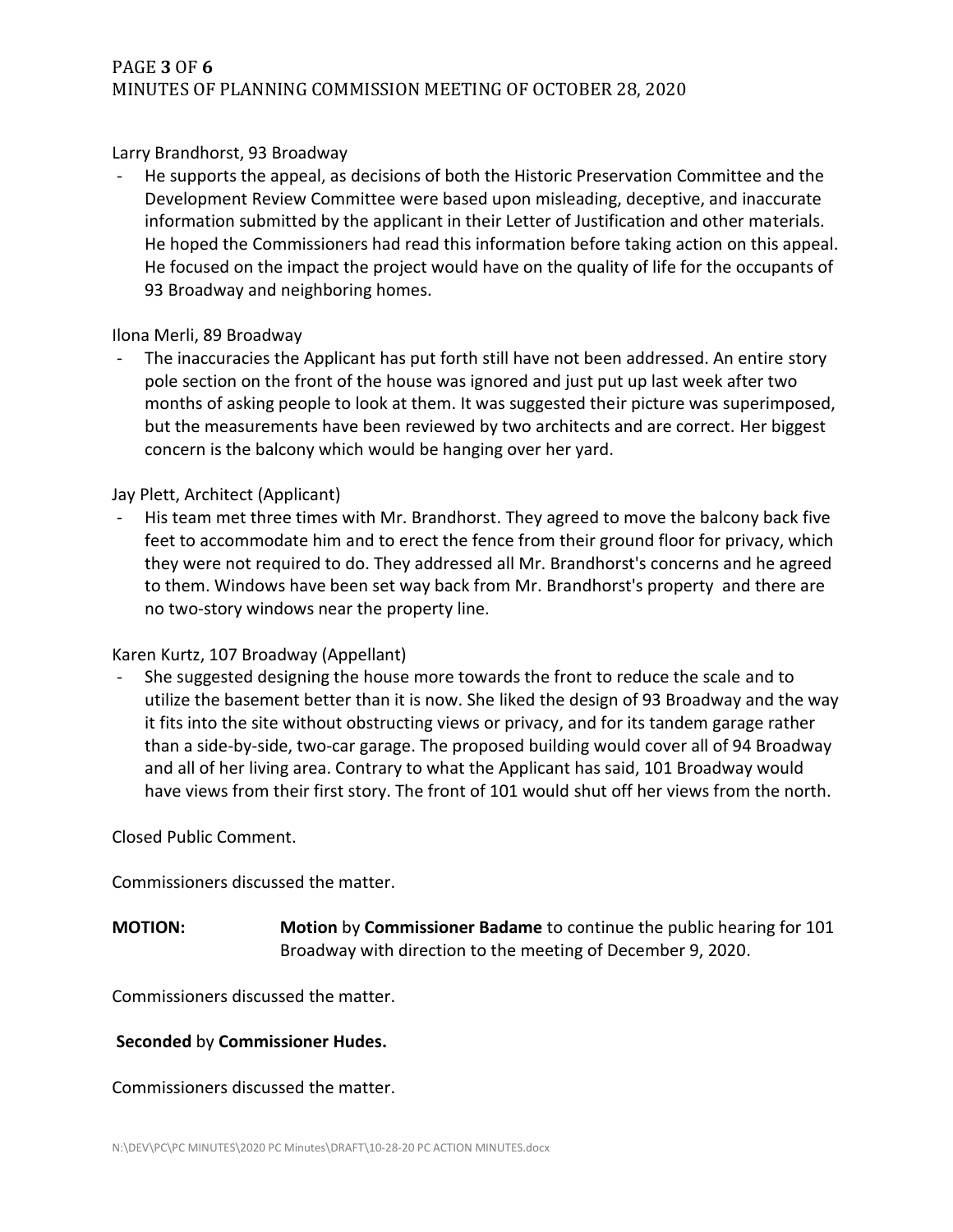### **VOTE: Motion passed unanimously.**

### **3. 15415 National Avenue**

Subdivision Application M-18-008 APN 424-12-006 Applicant: Kurt B. Anderson Property Owner: Ramya Muddada Project Planner: Sean Mullin

Consider approval of a Request for Subdivision of One Lot into Two Lots on property zoned R-1:8.

Sean Mullin, Associate Planner, presented the staff report.

Opened Public Comment.

Kurt Anderson (Applicant)

- A letter of complaint from adjacent property owners at Leila Court contained unfounded concerns. There are great community benefits from their project, such as improvements on National Avenue, undergrounding utilities along the frontage, blending in with the surrounding neighborhood, and keeping the scale of future residences in line with what is adjacent to the property. They meet the subdivision requirements of the lot and are looking for an approval.

Donna and Paul Nelson, 15425 National Avenue

They live alongside the subject site. They are not against the corridor, or flag lot, however she thought they were frowned upon. If this application is approved they will have a flag lot on each side of their property and she wondered if they are allowed.

#### Kurt Anderson (Applicant)

- The Nelsons support the corridor and their concern is that their lot is also large enough to support a corridor lot and would like to do the same thing in the future, but they want to know what their potential is.

Closed Public Comment.

Commissioners discussed the matter.

**MOTION: Motion** by **Commissioner Badame** to approve a Subdivision Application for 15415 National Avenue. **Seconded** by **Commissioner Hudes.**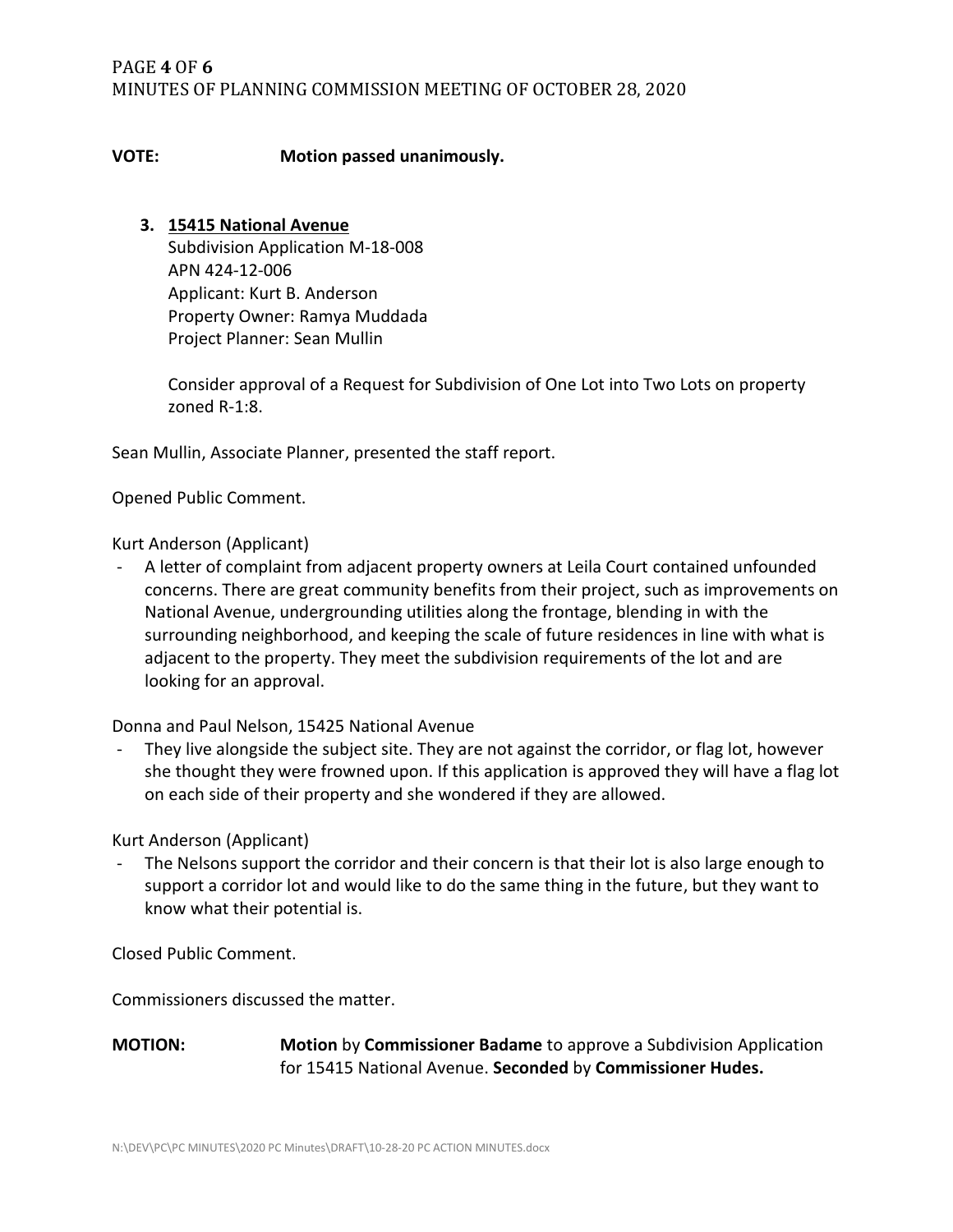## PAGE **5** OF **6** MINUTES OF PLANNING COMMISSION MEETING OF OCTOBER 28, 2020

**Commissioner Barnett requested the motion be amended to include the findings pursuant to LU-4.5.** 

**The Maker of the Motion accepted the amendment to the motion.**

**The Seconder of the Motion accepted the amendment to the motion.**

**VOTE: Motion passed unanimously.**

### **OTHER BUSINESS**

### **REPORT FROM THE DIRECTOR OF COMMUNITY DEVELOPMENT**

Joel Paulson, Director of Community Development

- Town Council met October 20, 2020:
	- o Considered a second reading for the modifications to the Zoning Ordinance for Lighting and BMP regulations.
	- o Adopted revisions to the Hillside Design Standards and Guidelines regarding Visibility Analysis.
	- $\circ$  Denied an appeal of a Planning Commission decision denying the North 40 Market Hall underground parking removal.

### **SUBCOMMITTEE REPORTS/COMMISSION MATTERS**

#### **Historic Preservation Committee**

Commissioner Hudes

- HPC met October 28, 2020 and considered four items:
	- o 15 Ellenwood Avenue.
	- o 225 Wilder Avenue.
	- o 432 Los Gatos Boulevard.
	- o 15 Chestnut Avenue.

### **General Plan Update Advisory Committee**

Commissioner Hanssen

- o GPAC met October 15, 2020 and considered the Environment and Sustainability Element second draft.
- o GPAC will meet November 5, 2020 to discuss the Land Use and Community Design Elements.

#### **Commission Matters**

None.